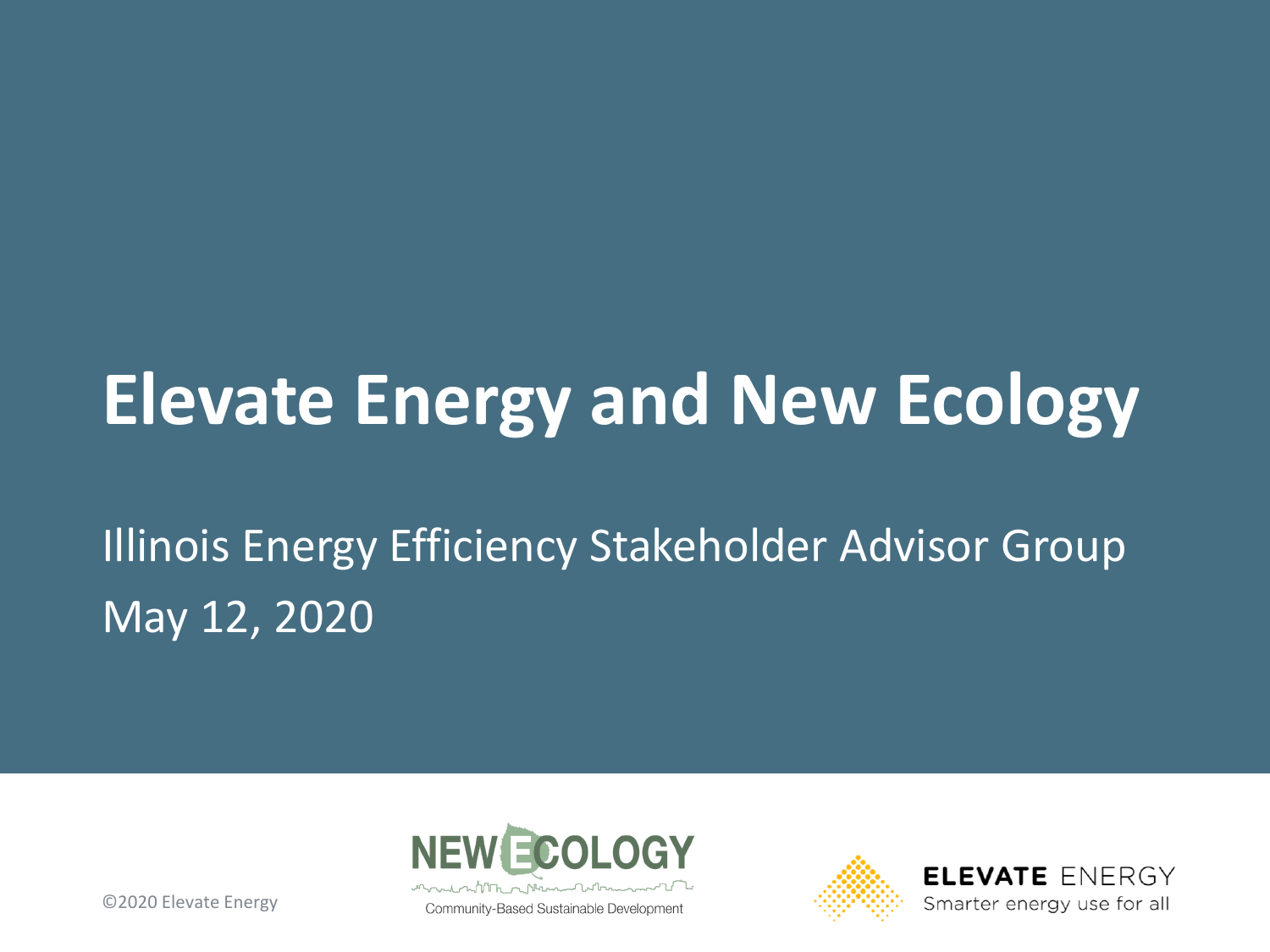# **Remote Monitoring and Optimization Services**

Abigail Corso – Chief Strategy Officer Marty Davey – Director of Product and Service Development





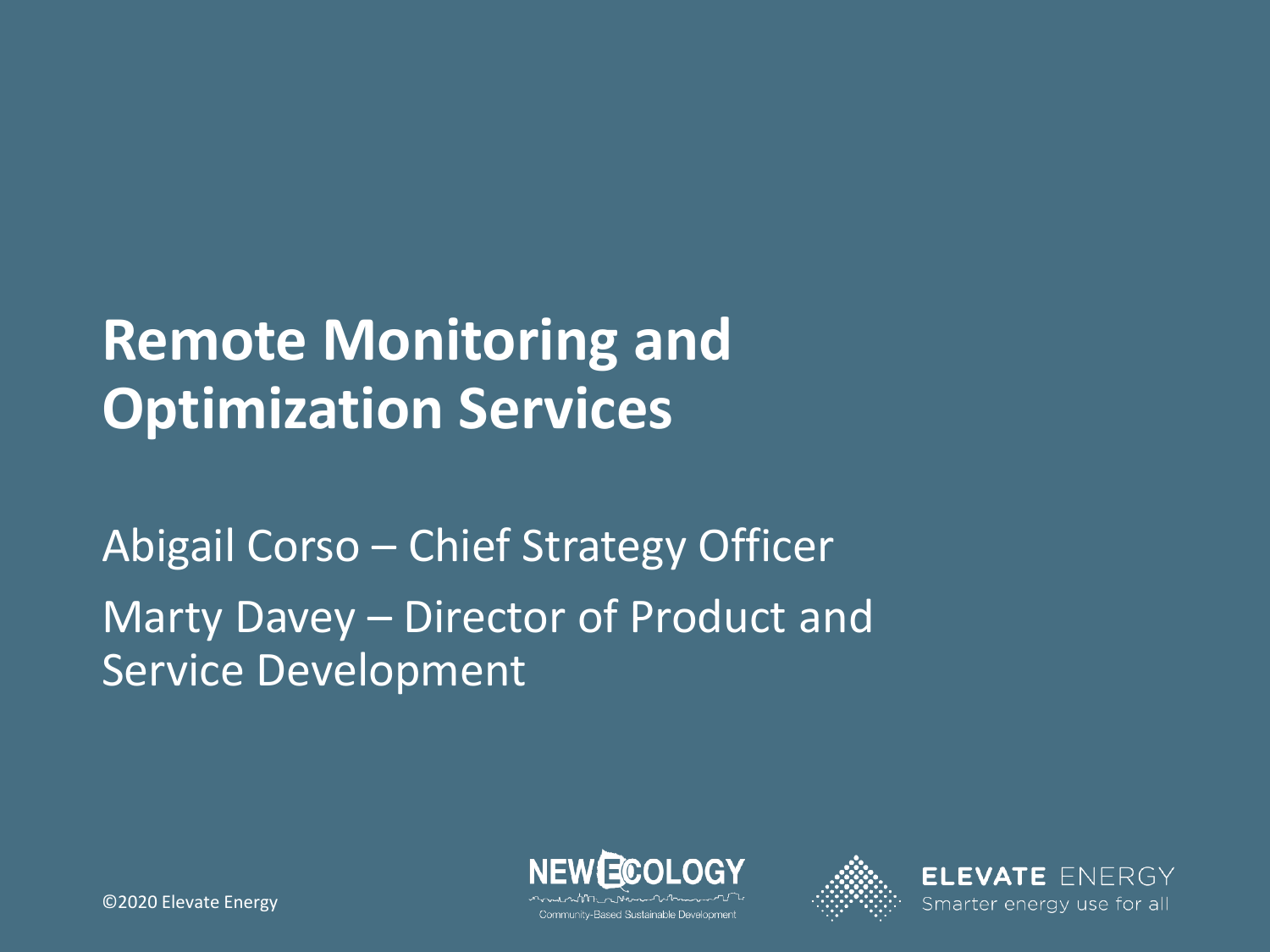### **Elevate Energy and New Ecology**

- Elevate Energy and New Ecology have been partnering since 2013 to make buildings more efficient, healthy, and resilient
	- Elevate Energy designs and implements programs that reduce costs and protect people and the environment
	- New Ecology works nationally to bring the benefits of sustainable development to the community level





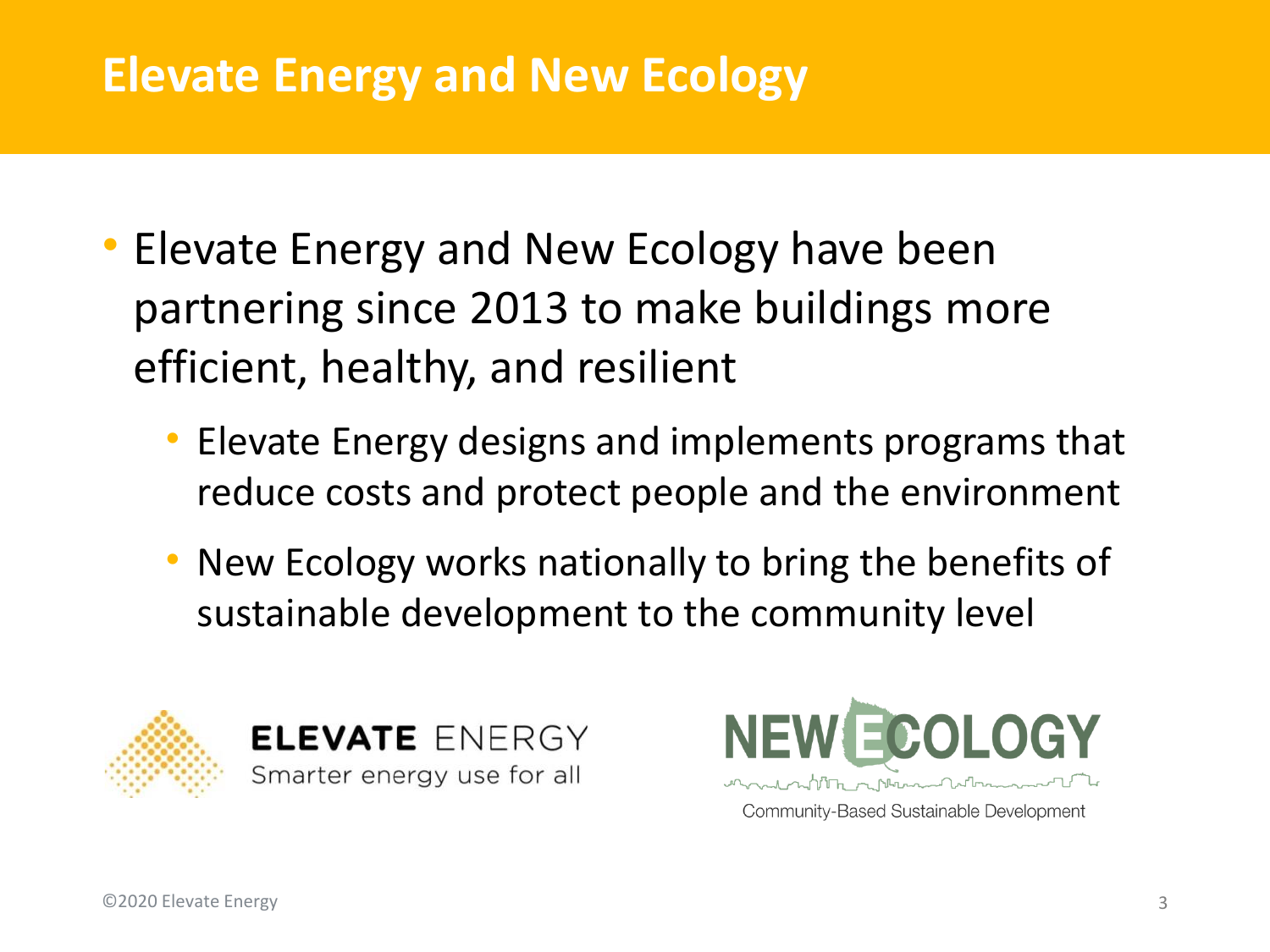## **Primary Focus of ReMO**

- Natural gas and water
- Boiler-based heating and DHW systems, CHP
- Low -cost, system approach
- Single platform, expandable, equipment agnostic
- Delivers actionable intel, not just data
- Better building operation, equipment coordination

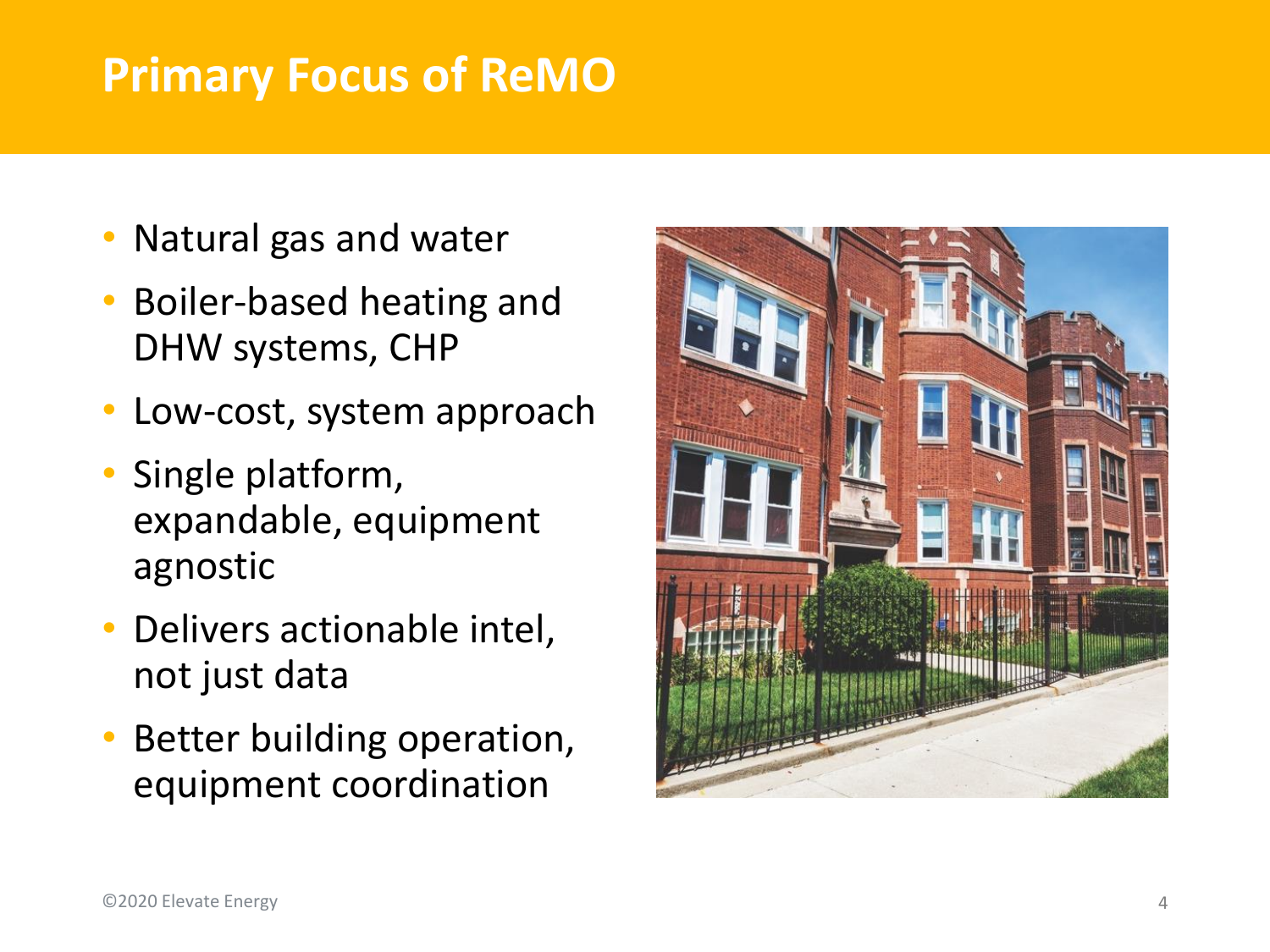# **ReMO- Remote Monitoring and Optimization**

- 1. Install sensors, collect data, send it to the cloud
- 2. Analyze the data and identify opportunities to optimize systems
- 3. Implement and save energy

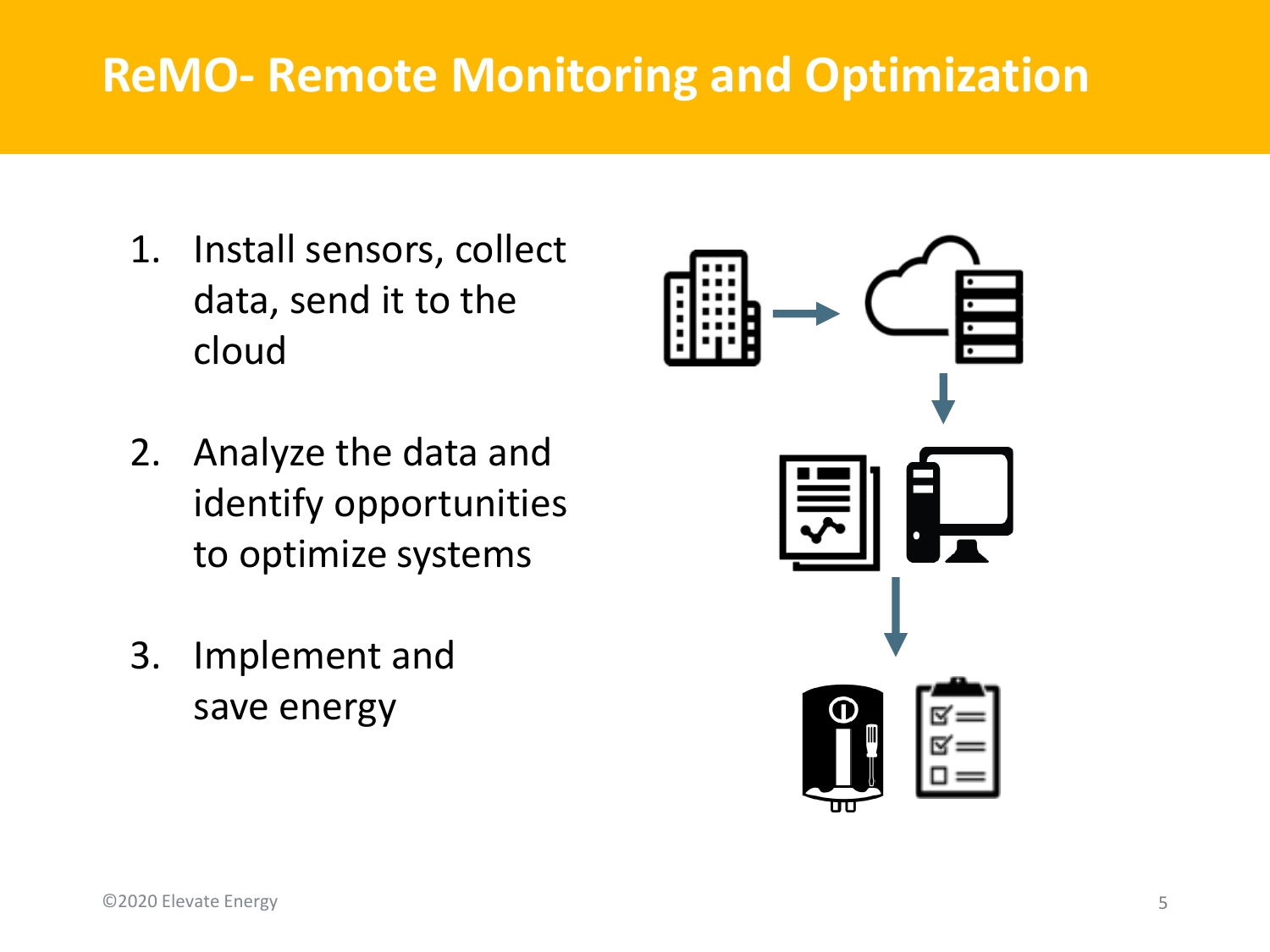## **Years of Development and Investment**

- \$2.85 million investment to date
- 2012
	- Began investigating and testing
- 2016-2018
	- 100+ building pilot
- 2019
	- Launched U.S. DOE Machine Learning Project
	- MA DOER supporting installations for 275 buildings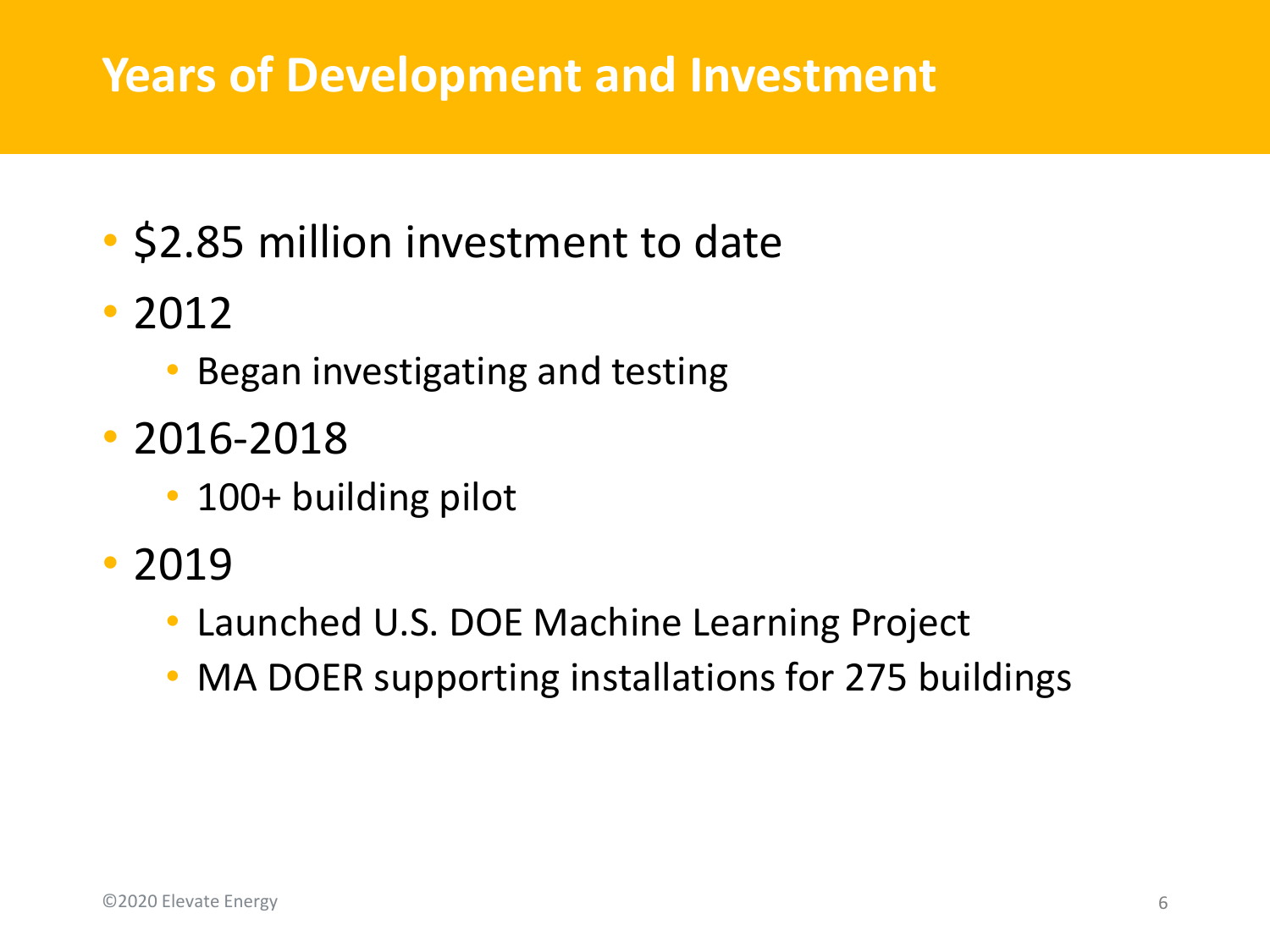#### **Pilot Studies – Key Findings**

**80% had** temperature settings that needed to be lowered

58% had outdoor air sensors in the wrong location

**19%** had inappropriate controls configurations

54% of buildings with combined systems are mixing water

> **30% of boilers are** excessively cycling

**39% were** delivering unsafe potable water temperatures to tenants

60% of hot water heaters show excessive cycling

31% need DHW tank temperatures lowered

54% of buildings with combined systems are mixing water

**39%** had mixing valves needing service, repair or changes

HEATING **DOMESTIC HOT WATER**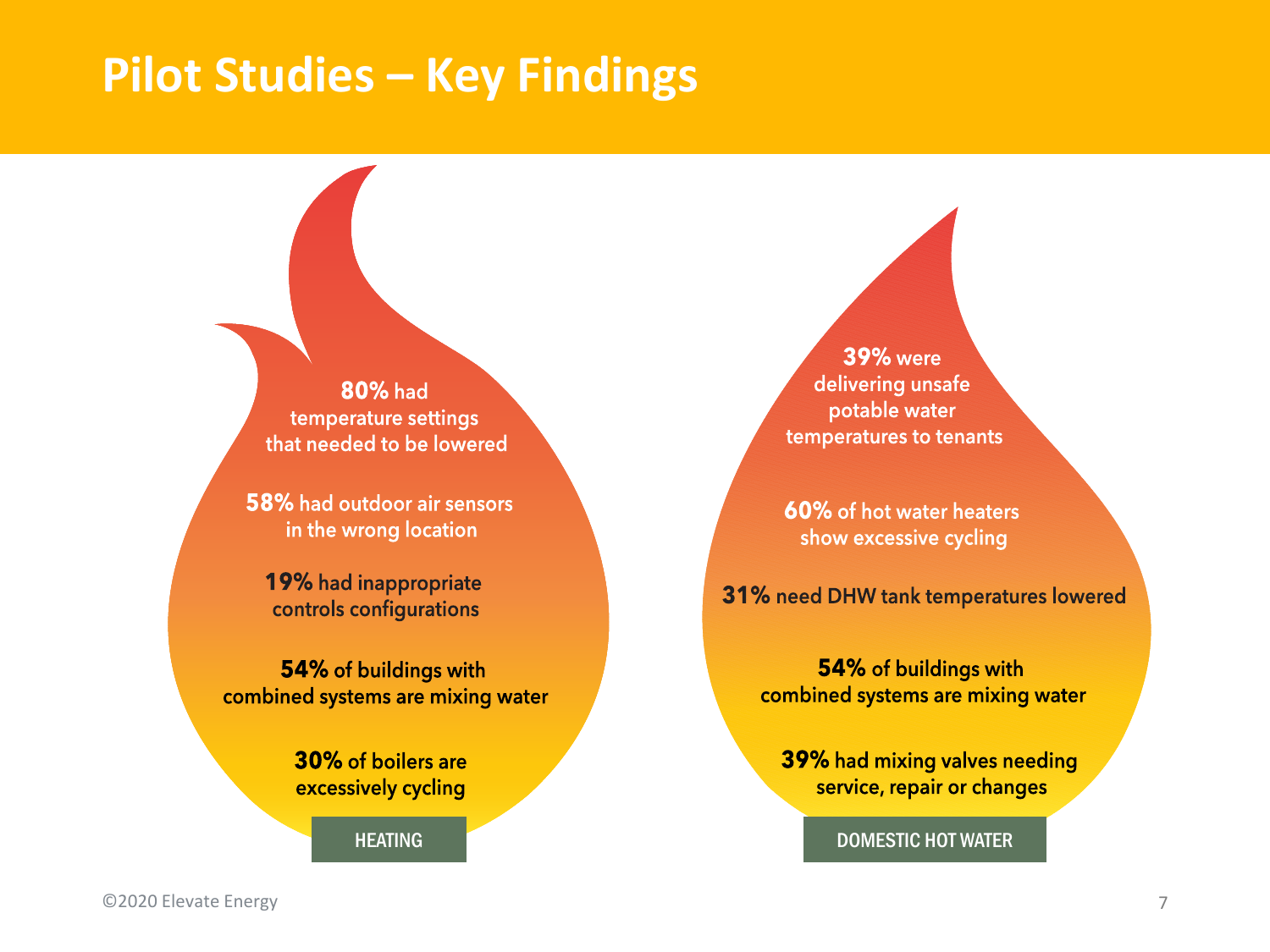#### **Case Study**

- Reduced gas use by **16.2%**, 24,271 therms saved in three years
- Improved efficiency, even in a newer building
	- Property managed by national, well-regarded management firm
	- Modular, condensing boilers less than 5 years old
- **Project paid back in 1.6 years**



Property Description:

- **- 9-stories**
- **- 120 Units**
- **- 120,736 gross square feet**
- **- Subsidized multi-family housing**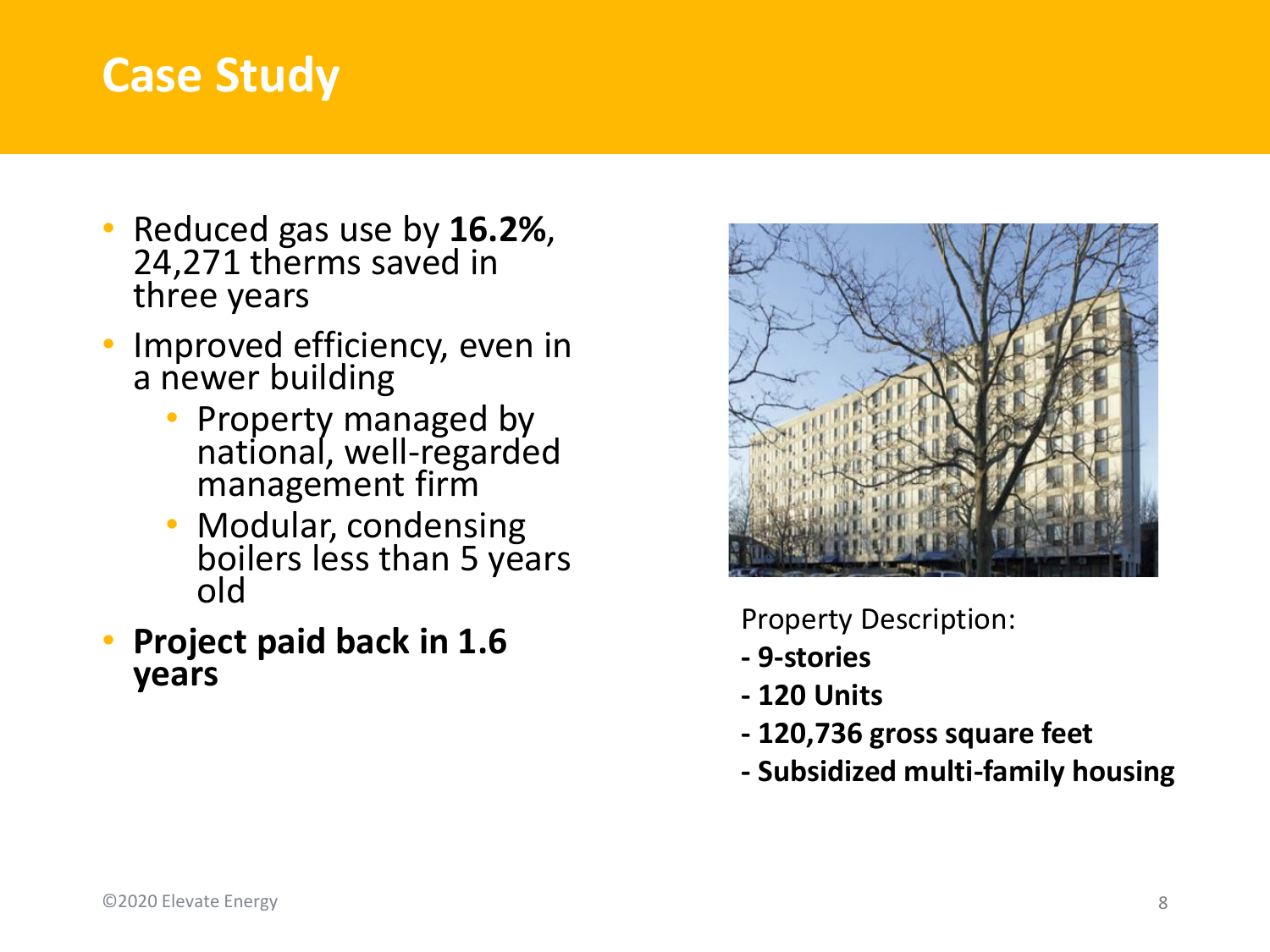#### **Positive Impacts**

#### • Improve existing buildings

- Energy savings of 5-9%
- Over 1.2M units of multifamily housing in IL, approximately 50% is affordable
- Aligns with local and state carbon reduction strategies
- Improve building operations
	- Measures and monitors building performance
	- Improves operation and maintenance
	- Early detection of equipment failure
- Affordable
	- Accessible to buildings that can not afford systems